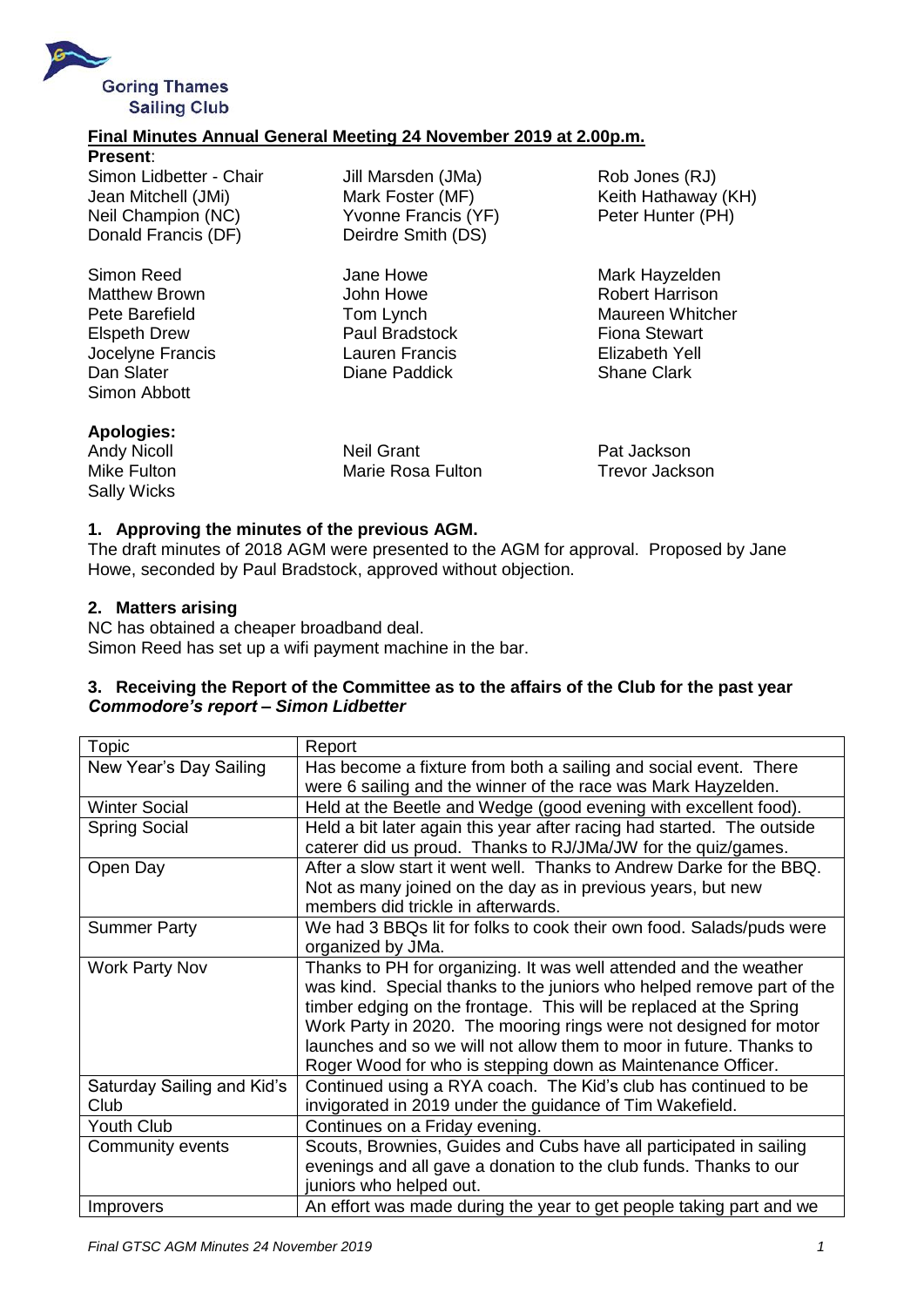

|                     | will make similar efforts next year.                            |
|---------------------|-----------------------------------------------------------------|
| RYA and PB training | Continued to give RYA dinghy courses and PB courses during 2019 |
|                     | and a lot of individuals have been trained.                     |

Thanks to everyone who volunteers.

Club Development Plan (CDP)

Thanks to NC who has put in a lot of effort on this third CDP for the club, covering 2019-2024, and the following are the key points:

| Membership        | Need to grow $-$ aiming for 5% year on year.                                      |
|-------------------|-----------------------------------------------------------------------------------|
| numbers           | Links to the community groups to continue to help introduce people to sailing.    |
|                   | We will set up 6 dates for 2020 and put the dates in the calendar to plan the     |
|                   | help needed.                                                                      |
| Third safety boat | Add a third boat plus engine for training. Will seek out a grant to finance it.   |
|                   | Although the club could fund it, this is the type of thing that gets grants so we |
|                   | can save club funds for other items.                                              |
| <b>Visions</b>    | Replace during the life of the CDP.                                               |
| Boat Parking area | Maintenance required for resurfacing                                              |
| OOD Hut           | Suggestion to replace with a wet boat house with the OOD hut on top. It           |
|                   | might be subject to planning permission. We would need to seek grants for         |
|                   | funding, plus use reserve funds. Estimated cost would be $\sim$ £40K, but it has  |
|                   | not been fleshed out. It would be one and a half storey. It was noted that        |
|                   | planning did not allow velux windows in Hornby.                                   |
| Ideas requested   | Tom Lynch: U3A group. There is one in the Gap, but there is no sailing            |
| from membership   | section. Families and Youth not necessarily the core membership. Tom's            |
|                   | yacht club got new members by holding an introductory sail day (like open         |
|                   | day) with the U3A group. Set aside a weekday afternoon. Tom happy to              |
|                   | help.                                                                             |
|                   | Yacht sailing – can partner with Tom's yacht club. MF is talking to Paul          |
|                   | Dutton about yacht sailing.                                                       |
|                   |                                                                                   |

# *Sailing Secretary's report – Neil Champion*

Highlights for 2019

A special thanks to Neil Grant for doing the results.

*Regatta 2019 on 15 September combined with Bart's Bash 6 and JMS Challenge* Bart's Bash raised £64 and was won by Simon with Rob second. The JMS Challenge had a different format with a three leg relay using club boats and the SUPs, and a plastic duck as the baton.

#### *Inter-club Race v Island Sailing Club*

- Race at Island 19 May and race at GTSC on 6 October, which was well attended
- GTSC won again and retained the trophy

Vintage Merlin Event – a good event organised by Roger and Jennie Wood and added to the calendar for the second year.

There were red boards up for the Washing Up Bowl.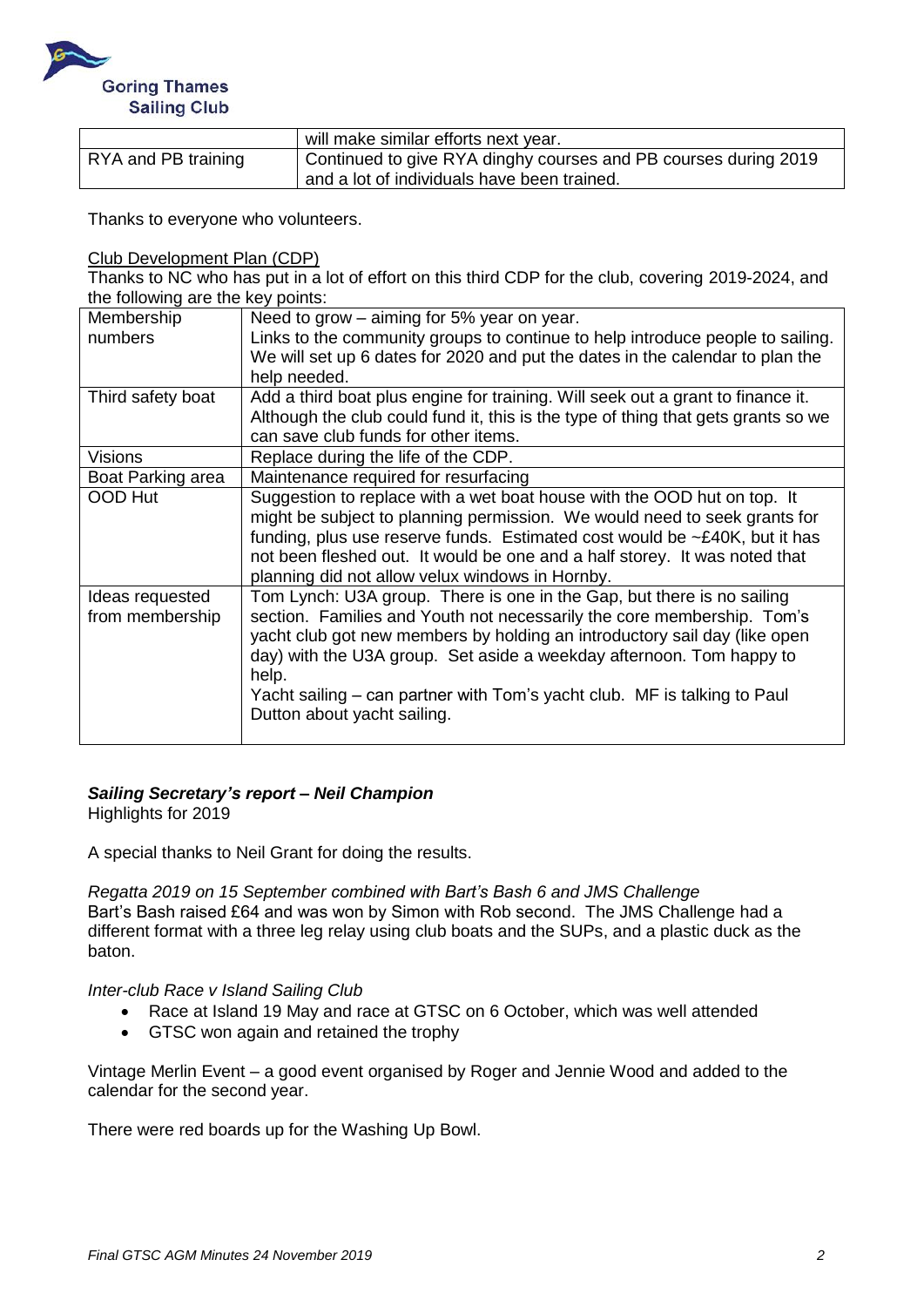

Thanks to Don Francis for holding on the water coaching sessions this year, helping both juniors and adults.

*2020 Next year's Calendar*

Work starts now to get it ready and out in February.

#### *Membership Secretary's report – Yvonne Francis*

| <b>Classes of membership</b> | 2015 | 2016 | 2017           | 2018           | 2019           |
|------------------------------|------|------|----------------|----------------|----------------|
| Family                       | 65   | 50   | 50             | 52             | 43             |
| Joint                        | 17   | 15   | 17             | 17             | 19             |
| Sailing                      | 24   | 22   | 27             | 22             | 21             |
| Social                       | 6    | 8    | 8              | 9              | 12             |
| Life                         | 4    | 5    | 4              | 4              | 4              |
| Honorary                     | 6    | 6    | 5              | 6              | 6              |
| <b>Student</b>               |      | 4    | 3              | 5              | 5              |
| <b>New Members</b>           |      |      |                |                |                |
| (included in above)          |      |      |                |                |                |
| Family                       | 21   | 10   | 18             | 14             | 11             |
| Joint                        | 2    | 0    | $\overline{2}$ | $\overline{2}$ | $\overline{2}$ |
| Sailing                      | 3    |      | 5              | 2              | $\overline{2}$ |

# **Junior Highlights – Rob Jones**

Saturday Sailing: run over 10 Saturdays aimed at 8-10year olds. Very busy. Thanks to Tim Wakefield.

Youth Club: suffered in 2019 with 6-8 attendees (have had ~20 in previous years). We rely on the Youth Club to help out at the community events.

Taster Sessions: Cranford School brought students each Friday for 8 sessions.

Community Sessions: 6 different local clubs (Brownies, Guides, Scouts, Cubs). Struggled with insufficient helpers. RJ will still be fronting the events in 2020, but will have additional helpers.

Competition Time:

| <b>Thames Challenge</b> | We came 5 <sup>th</sup> out of 12 this year with a scratch team, so not bad. |
|-------------------------|------------------------------------------------------------------------------|
| <b>NSSA</b>             | Sophie 7/22 laser fleet, Anna 13/51 Topper fleet and Dan r/20 club laser     |
| Topper Worlds           | Alicia Condie came 9/33 in her fleet at the Topper Worlds.                   |

Sam McCraken (ex GTSC junior) who qualified as a Yachtmaster last year aged 19, is taking part in the Sydney Hobart race on Boxing Day. He will be the youngest skipper for 20 years to take part in the race (he will be 21 at the time the race occurs).

#### **4. Receiving the Report of the Treasurer and the audited accounts of the Club for the financial year last expired.**

Thanks to Kathryn Foster for sorting out our corporate tax return.

JMi presented a summary of the accounts, which have been audited by Maureen Whitcher, presenting net numbers for the last four years.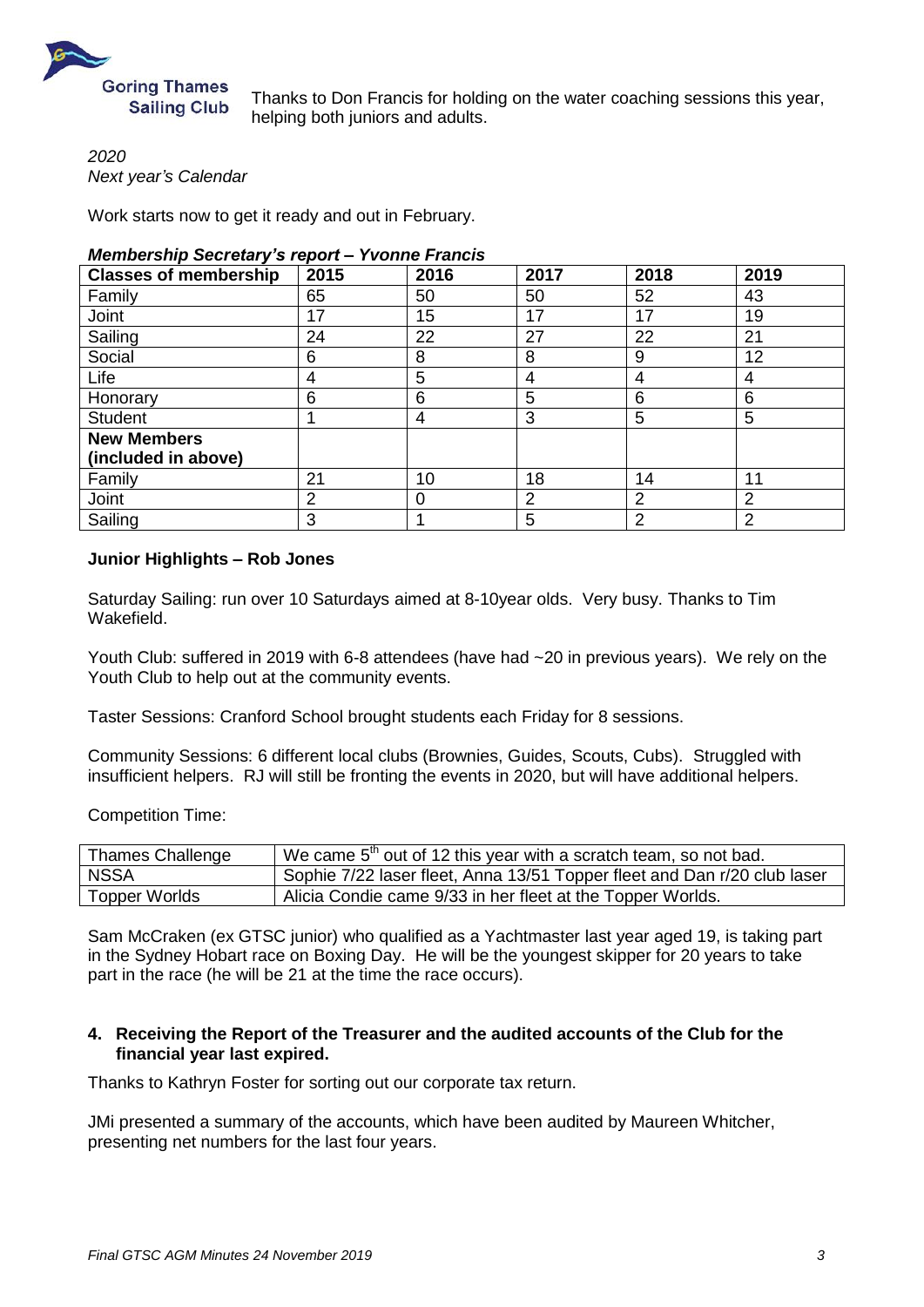

# **Income/Expenditure**

| Social, Bar, Kitchen                               | 2018-19   | 2017-18     | 2016-17     | 2015-16   | 2014-15   |
|----------------------------------------------------|-----------|-------------|-------------|-----------|-----------|
| Income-                                            | 5,708.38  | 7,530.00    | 5,959.00    | 6,363.50  | 7,572.01  |
| Expenditure-                                       | 3,604.92  | 5,799.45    | 4,807.07    | 4,883.11  | 5,551.99  |
| Surplus/deficit                                    | 2,103.46  | 1,730.55    | 1,151.93    | 1,460.39  | 2,020.02  |
| Operation costs; net of bar,<br>kitchen and social | 2018-19   | 2017-18     | 2016-17     | 2015-16   | 2014-15   |
| Income                                             | 25,738.07 | 26,223.71   | 30,010.71   | 38,904.48 | 29,573.41 |
| Expenditure                                        | 21,516.86 | 28,209.60   | 34,756.70   | 32,382.55 | 27,114.61 |
| Surplus/deficit                                    | 4,221.21  | $-1,985.89$ | $-4,745.99$ | 6,521.93  | 2,458.80  |
| <b>Total</b>                                       | 2018-19   | 2017-18     | 2016-17     | 2015-16   | 2014-15   |
| Income                                             | 31,446.45 | 33,753.71   | 35,969.71   | 45,247.98 | 37,145.42 |
| Expenditure                                        | 25,121.78 | 24,009.05   | 39,563.77   | 37,265.66 | 32,666.60 |
| Surplus/deficit                                    | 6,324.67  | $-255.34$   | $-3,594.06$ | 7,982.32  | 4,478.82  |

|                                            | 2018-19     | 2017-18      | 2016-17      | 2015-16     |
|--------------------------------------------|-------------|--------------|--------------|-------------|
| Membership fees including boat parking     | 18,089.62   | 19,657.58    | 18,672.91    | 17,131.85   |
| Bar                                        | 1104.09     | 1,659.81     | 177.91       | 955.08      |
| Tea bar/kitchen                            | 867.08      | 984.56       | 706.21       | 147.87      |
| Social                                     | 132.29      | $-913.82$    | 267.81       | 357.44      |
| Training                                   | 2,025.91    | 1,338.81     | 1,577.81     | 895.22      |
| <b>Juniors</b>                             | $-1,155.31$ | $-1,160.58$  | $-181.87$    | $-671.38$   |
| Club House hire Income (repayment)         | 270.00      | 90.00        | 390.00       | 270.00      |
| <b>General Running Costs inc. licenses</b> | $-5,037.65$ | $-11,368.82$ | $-8,382.39$  | $-9,998.28$ |
| Utilities - phone                          | $-333.49$   | $-392.99$    | $-301.06$    | $-239.18$   |
| Utility; Electric                          | $-192.66*$  | $-1,411.22$  | $-565.12$    | $-1,020.00$ |
| Utility; Water                             | $-144.76$   | $-88.28$     | $-115.53$    | $-101.94$   |
| Rates                                      | 0.00        | 0.00         | $-55.00$     | $-442.33$   |
| <b>Waste Disposal</b>                      | $-958.06$   | $-887.28$    | $-856.14$    | $-832.58$   |
| <b>Club House Cleaning</b>                 | $-1,670.40$ | $-1,600.80$  | $-1,457.20$  | $-1,675.20$ |
| Insurance                                  | $-3,835.00$ | $-3,835.01$  | $-4,265.27$  | $-3,460.09$ |
| Club boats maintenance                     | $-1,363.64$ | $-827.19$    | 245.28       | $-2,183.01$ |
| <b>Publicity &amp; Postage</b>             | $-1,342.25$ | $-1,309.81$  | -422.93      | $-935.54$   |
| <b>Trophies</b>                            | $-872.49$   | $-526.20$    | $-430.00$    | $-715.20$   |
| Capital Investments, grants & Donations    | 447.00      | 317.00       | $-8,613.00$  | 10,467.85   |
| Legacy Fund                                | 0.00        | 0.00         | 0.00         | 0.00        |
| Transfer between accounts                  | 0.00        | 0.00         | $-10.000.00$ | 0.00        |
| Deposit Account income for year            | 294.37      | 18.90        | 13.52        | 31.74       |
| <b>TOTAL</b>                               | 6,324.67    | $-255.34$    | $-13,594.06$ | 7,982.32    |
| *Includes repayment of £371.02             |             |              |              |             |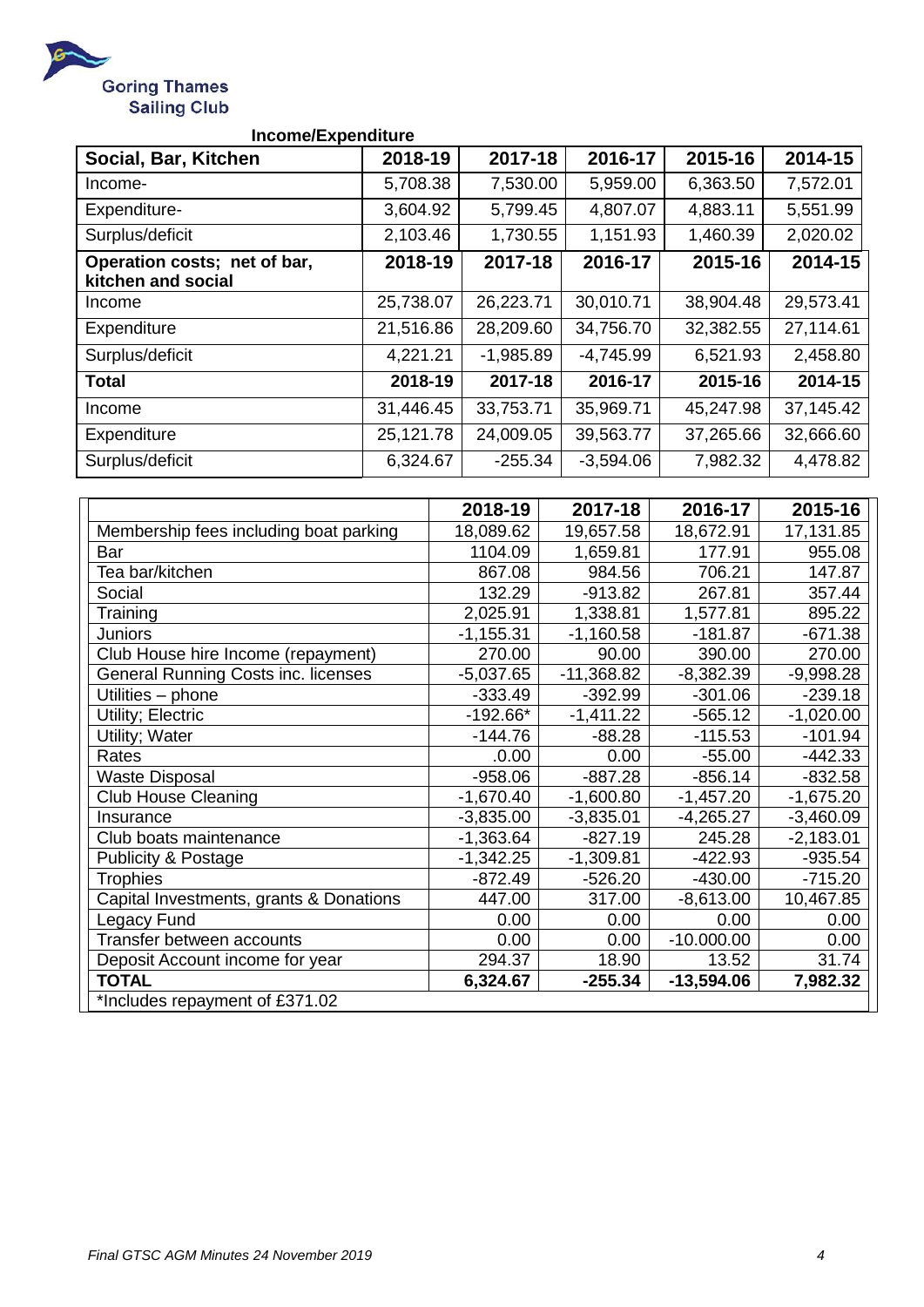

# **End of Year Totals**

| Opening total 1 November 2018                      | 38,388.31 |
|----------------------------------------------------|-----------|
| Add Surplus/Deficit for Year Ended 31 October 2019 | 6,324.67  |
| Represented by Closing Balances at 31 October 2019 | 44,712.98 |
| Accumulated fund at 31 October 2019                |           |
| Deposit Account closing balance                    | 31,399.19 |
| <b>Current Account closing balance</b>             | 13,136.79 |
| Plus unbanked bar and t-bar cash                   | 177.00    |
| <b>Closing Total</b>                               | 44,712.98 |

We have a surplus on the year of £6,324.67. Although income has dropped again this year there has been a significant reduction of expenditure on previous years as we have had no big budget items.

Thanks to JMi for keeping the accounts.

Thank you to Maureen Whitcher for doing the audit again this year.

Paul Bradstock proposed that the accounts be accepted. This was seconded by Simon Reed and approved unanimously.

RJ proposed thanks to MF for generating income from training.

# **5. Electing the Committee**

SL thanked the outgoing committee. Andy Nicoll, Roger Wood and Jennie Wood are stepping down as committee members. SL thanked all the committee for their help.

Simon has done 2 years as Commodore, but will stand again if no-one volunteers. There were no candidates so Simon was proposed as Commodore by Matthew Brown and seconded by Mark Hayzelden.

The following is put forward as the Committee for 2020:

| Nominations                 | Proposed              | <b>Proposed</b>      | <b>Seconded</b> |
|-----------------------------|-----------------------|----------------------|-----------------|
| Commodore                   | Simon Lidbetter       | <b>Matthew Brown</b> | Mark Hayzelden  |
| <b>Vice Commodore</b>       | Rob Jones             | <b>Matthew Brown</b> | Mark Hayzelden  |
| <b>Rear Commodore</b>       | Neil Champion         | <b>Matthew Brown</b> | Mark Hayzelden  |
| <b>Treasurer</b>            | Jean Mitchell         | <b>Matthew Brown</b> | Mark Hayzelden  |
| Secretary                   | <b>Jill Marsden</b>   | <b>Matthew Brown</b> | Mark Hayzelden  |
| <b>Sailing Secretary</b>    | Neil Champion         | <b>Matthew Brown</b> | Mark Hayzelden  |
| <b>Membership Secretary</b> | <b>Yvonne Francis</b> | Matthew Brown        | Mark Hayzelden  |
| Committee member            | <b>Mark Foster</b>    | <b>Matthew Brown</b> | Mark Hayzelden  |
| Committee member            | Peter Hunter          | <b>Matthew Brown</b> | Mark Hayzelden  |
| Committee member            | Tim Wakefield         | <b>Matthew Brown</b> | Mark Hayzelden  |
| Committee member            | Keith Hathaway        | <b>Matthew Brown</b> | Mark Hayzelden  |
| Committee member            | Don Francis           | <b>Matthew Brown</b> | Mark Hayzelden  |
| Committee member            | Dee Smith             | <b>Matthew Brown</b> | Mark Hayzelden  |
| Committee member            | Simon Abbott          | <b>Matthew Brown</b> | Mark Hayzelden  |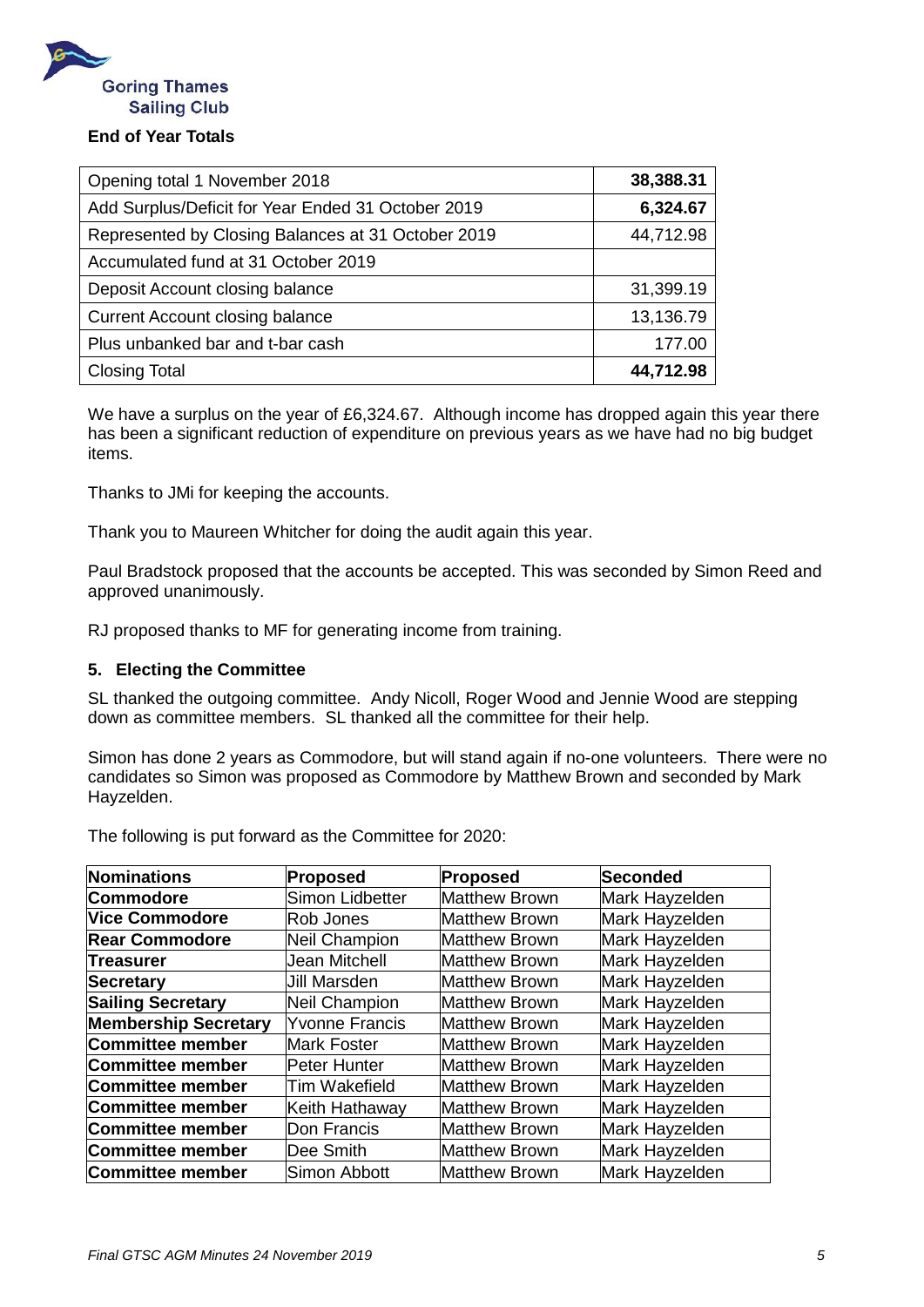

**Goring Thames** Approved as proposed without objection. **Sailing Club** 

| Other key roles:                   |                        |
|------------------------------------|------------------------|
| <b>Training Principal</b>          | <b>Mark Foster</b>     |
| <b>Junior Sailing Development</b>  | Rob Jones              |
| <b>Adult Sailing Development</b>   | Don Francis            |
| <b>Burgee editor</b>               | <b>Robert Harrison</b> |
| <b>Publicity</b>                   | <b>Jill Marsden</b>    |
| <b>Chief Power Boat Instructor</b> | Pete Owen              |
| <b>Maintenance Officer</b>         | Peter Hunter           |
| <b>Bosun</b>                       | Simon Reed             |
| <b>Bar Manager</b>                 | <b>Elspeth Drew</b>    |

## **6. Fixing the amount of the subscription for each class of member and the entrance fee for the coming year.**

The committee proposed that we raise the fees in line with RPI which is  $\sim$ 2%.

|                                                      | 2019 | <b>Proposed</b> |
|------------------------------------------------------|------|-----------------|
| <b>Membership Category</b>                           |      | 2020            |
| Joining fee (one off payment when first joining)     | 50   | 50              |
| Sailing (One person over the age of 18)              | 168  | 171             |
| Joint (Two people living at same address)            | 220  | 224             |
| Family (one or 2 parents plus children [5-18])       | 242  | 246             |
| Student (Person aged over 16 in full-time education) | 53   | 54              |
| Social (Non-Sailing)                                 | 53   | 54              |
| Unemployed discount                                  | 50%  | 50%             |
| Additional dinghy parking*                           | 53   | 54              |
| Additional canoe parking*                            | 32   | 33              |
| Junior dinghy parking*                               | 37   | 38              |

*\*parking for one boat is included in the membership fees*

Paul Bradstock asked why RPI was used rather than CPI, as CPI will be lower than RPI and CPI is the official measure. The next committee will discuss when 2021 fees are considered.

The membership fees for 2020 were proposed by Mark Foster and seconded by John Howe. The fees were approved with no objections.

# **7. Considering the election of such persons as the Committee may recommend as President, Vice President or Honorary members of the Club**

None.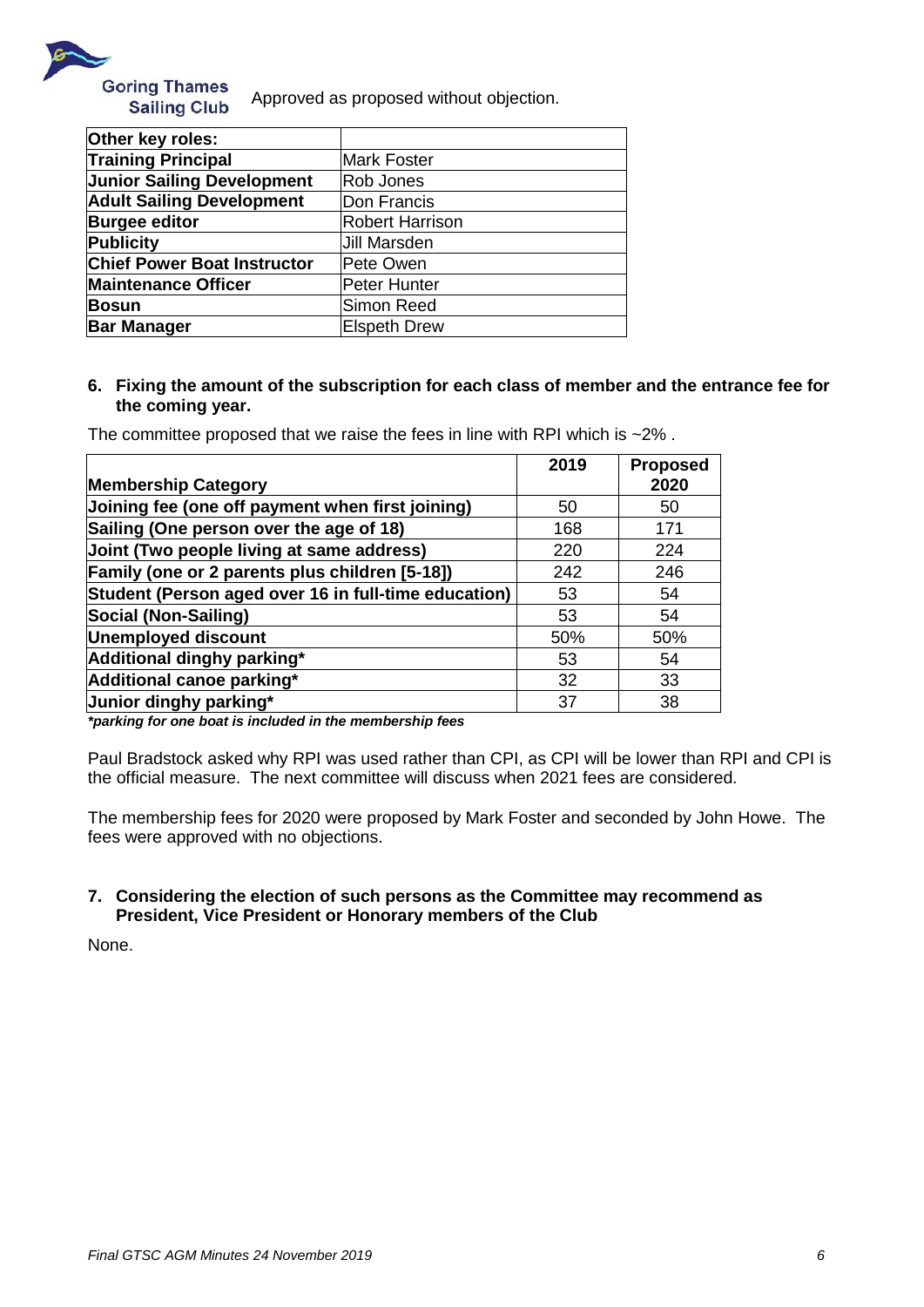

- **8. AOB**
	- . Suggested changes to the Racing Rules put forward by Mark Hayzelden:
	- 1. Allow outside help when racing for a capsized boat whose mast is stuck in the mud on the river bed.... Quite common in clubs with shallow water, this would allow someone unlucky enough to be in this situation to still have a worthwhile race - may help encourage less experienced members to have a go at racing?

**Suggested addition to SI's** "Outside Help: A capsized boat whose mast has become stuck in the river bed may receive assistance from a Club launch to bring her mast up to the surface of the water without having to retire." This alters RRS 41 ("Outside Help").

**Discussion**: for safety reasons help should be given. Motion carried. **Action**: publish changes to the racing rules.

2. Change number of "Races to Count" in the major series to 50% (rounded down to nearest integer if required).

We changed it from "50%+1" (i.e.8 to count in a typical 14 race GTSC series) to "50%-1" (i.e. 6 in typical series) to enable more people to qualify in response to the national trend of fewer people being able to commit to sailing every weekend. However this has an unfortunate effect if some races are not sailed due to excessive river flow. e.g. Spring Series in 2018 had 4 sailed races which meant just one race was the threshold to qualify leading to more tie-breaks than desirable.

**Propose changing this to** simply "50% of races sailed rounded down to the nearest integer"

**Discussion**: hope to spread out the number of winners. Motion carried. **Action:** publish changes to the racing rules. Review the impact after a couple of seasons.

3. Remove non-standard "2 boat lengths" re-definition of "Zone" for Mark-Room (i.e. becomes the standard 3 boat lengths).

It was in 2009 (I think) the Zone definition was introduced into the RRS Definitions and effectively increased the distance from the mark that the mark-rounding rules apply to 3 boat lengths rather than 2.

At the time there was some discussion that this might be temporary but it has stood the test of time and seems now a permanent fixture. As it is a Definition (like Leeward or Windward) technically we can't change it but of course we ultimately control our domain and did! However as an RYA affiliated club I think it is time we accept the inevitable and move on!

The obvious objection is that in our confined sailing area there will be more occasions when the Zone intersects the river bank making it less obvious which rules apply. My view is pretty simple, the bank is solid and immovable so calls for water for the bank dominate! (though technically I think it is each case on its merits). On the positive side there have been occasions when we've ended up with a downwind start and pile-ups at the first mark which would have been much better sorted out earlier rather than later. Overall I suspect whether it's 2 or 3 boat lengths doesn't matter to the average sailor. Many studies have shown that most people are unable to accurately judge the distance anyway (especially given the typical end-on perspective). But being consistent with the international rules has to be better for e.g. bringing the juniors on in a consistent manner to be happy competing in other club situations.

**Discussion**: the default is 3 and would have to proactively change it. Motion carried for 3 boat lengths, with 2 against and 1 abstention.